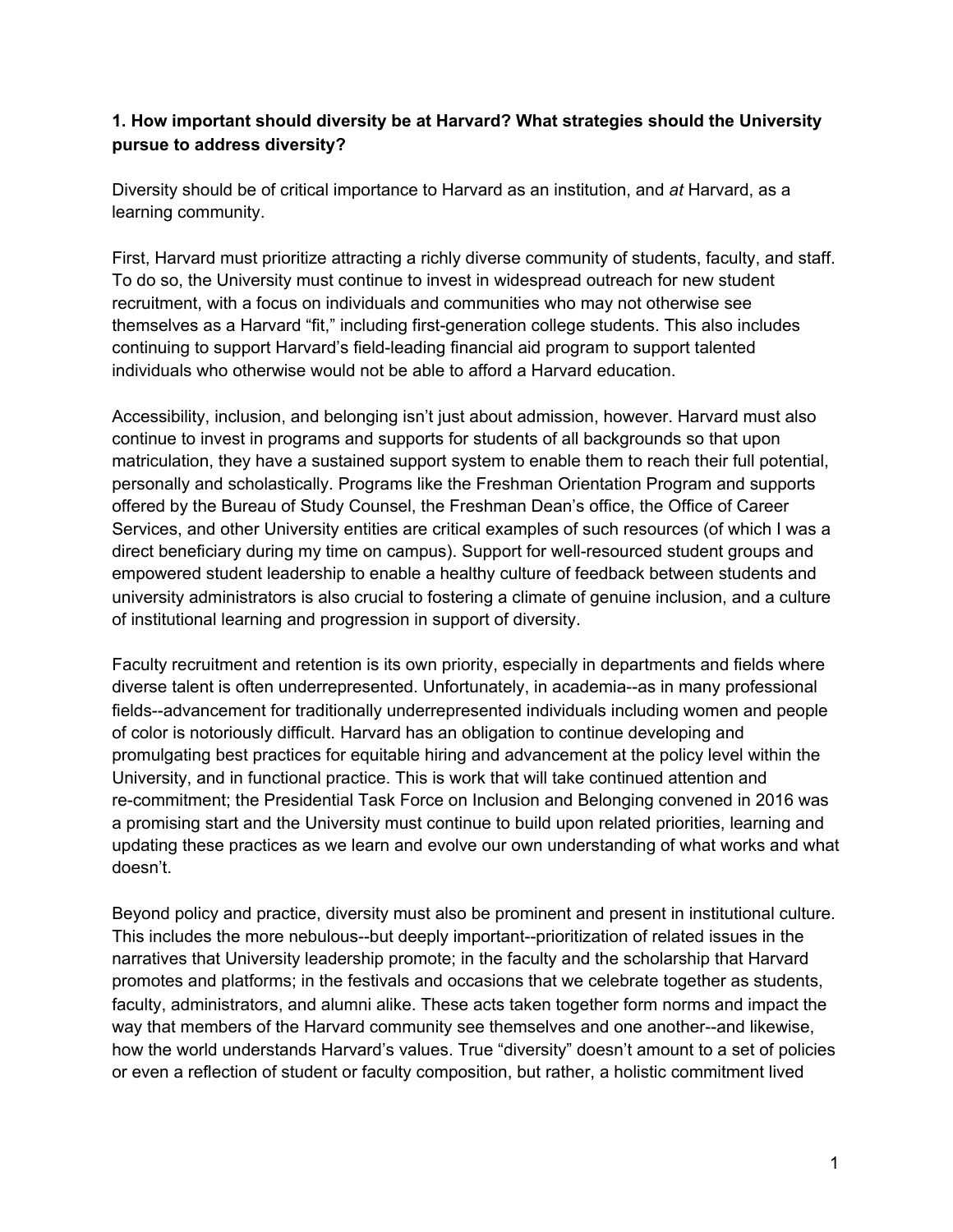every day to embracing all of the facets of the world and ensuring that when Harvard says it commits to serving society, it is truly, fully doing so.

### **2. Please state your views on affirmative action and race-conscious admissions.**

Harvard's commitments to diversity starts first and foremost with the preservation of its holistic admissions evaluations, including affirmative action and race-conscious admissions practices. Creating a diverse community is essential to fulfilling Harvard's mission of expanding opportunity and educating engaged citizens and leaders. I believe deeply that Harvard's interest in fostering the educational benefits of diversity is core to its institutional mission, and also believe that consideration for race in admissions, among other factors of diversity, is a critical component of Harvard being able to successfully do so.

This commitment must be partnered with commitments to making a Harvard education accessible along multiple dimensions, as I detail in response to Question 1.

# **3. What do you think Harvard's role should be in creating a more equitable, inclusive, and just society?**

Like many institutions of higher education, Harvard serves as a training ground for future leaders. In this way, universities hold enormous potential to be instruments of justice, and to actively promote and advance equity, tolerance, and societal improvement. Universities, and Harvard in particular, also powerfully develop knowledge and culture. They set norms by reinforcing values and behaviors as a community among scholars, administrators, and faculty before students graduate--and then perpetuate those norms and values through their widespread alumni community after graduation. Harvard's commitment to serving society and affecting positive change in the world must be inherently and deeply related to advancing equity, inclusion, and justice as foundational tenets of its mission.

In this particular moment, we are facing significant, historical inflection points along several dimensions as a society: political, social, technological. In the applied world, educational institutions also carry the tremendous privilege and responsibility of framing global problems for their student bodies and for academic fields in ways that go on to materially direct attention, energy, and resources in academic, private sector, and public sector settings. In many ways, institutions like Harvard help to frame what society sees as possible--both the good that should be worked towards, and the bad to be avoided.

In the technology equity and policy work that my own career has focused on, I have seen this influence manifested in powerful ways. Technology is not destiny, nor is the potential wealth and social inequality and injustice that transformational technological development poorly applied has the potential to deliver. Decisions made about knowledge production, research and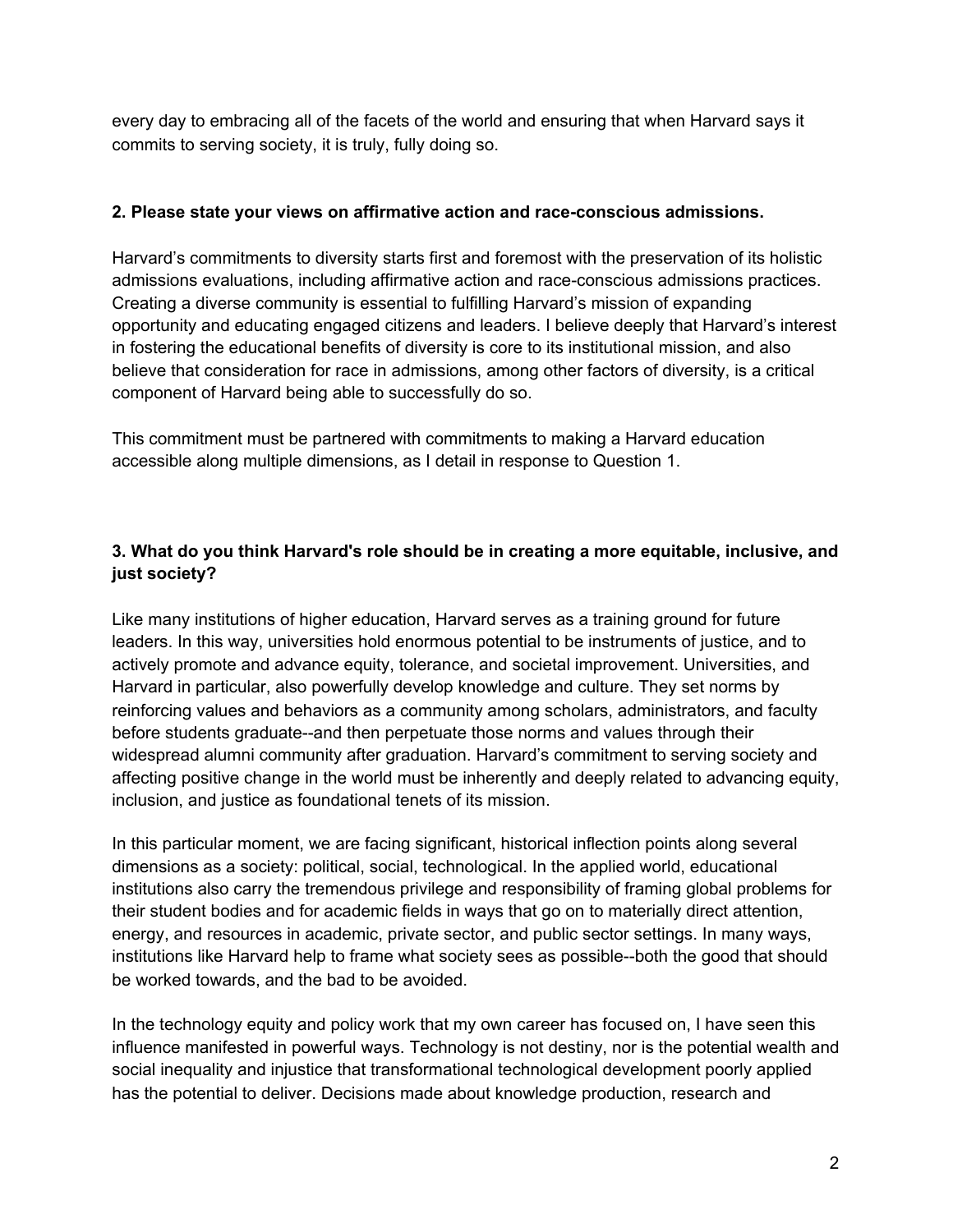development, and deployment make the difference between technology that in practice truly serves the public interest and promotes justice and prosperity, and developments which do the opposite. For example, at the Partnership on AI, we worked closely with academic institutions, government research funding agencies, and companies to encourage more multidisciplinary research on issues at the intersection of technology and society, in an effort to help build a field of *sociotechnical* thinkers who are better positioned to consider the social consequences of technology development in context and to craft approaches that consider such issues working alongside diverse stakeholders from the very start. Though this is an example from one domain, these approaches can be transformational to entire fields of study, and have ripple effects in sectors beyond applying that cross-disciplinary thinking.

Across all of the issue areas that Harvard cares about, the University has an opportunity to produce transformational leaders in its pedagogy and in how Harvard equips its student leaders to think critically about their contributions to a more just and equitable society.

### **4. What steps have you taken to bring diversity and inclusion to Harvard, to your workplace, and/or to an organization that you have been involved with?**

Issues of diversity, equity, inclusion, and belonging have been a core focus of my time at Harvard and beyond. As an undergraduate at the College, I was on the leadership team of the Radcliffe Union of Students, a student group dedicated to building community for intersectional feminists of every gender. I also served on the Undergraduate Council for several years, during which time I advocated for several policies designed to enhance the climate of inclusion on campus, including greater accessibility of gender neutral restrooms. While a student, I concentrated in Social Studies and wrote my thesis on the challenges associated with race and gender differences in the lack of board diversity in S&P 500 companies.

In the last five years, as Co-Chair of the Recent Graduates Committee on the Harvard Alumni Association (HAA) Board of Directors, I worked with HAA staff to enhance the transparency of the Board's recruitment process and to champion diversity in our recruitment and nominations process along several dimensions. I also worked to make it an HAA priority that recent graduates in need of financial support to participate in alumni leadership positions could receive it--for example, with a travel reimbursement program that supported individuals working in public interest fields.

In my professional career, I have been principally focused on addressing three big challenge areas to diversity and inclusion in the technology ecosystem: the lack of diverse founders receiving venture capital investment (which directly impacts the proportion of successful businesses and products built run by traditionally underrepresented individuals); the diversity talent and inclusion crises in the technology industry (affecting the recruitment, retention, and overall experience of belonging of underrepresented individuals in the tech workforce); and the broad, critical set of challenges related to the impact of artificial intelligence on issues of bias, representation, and equity in society.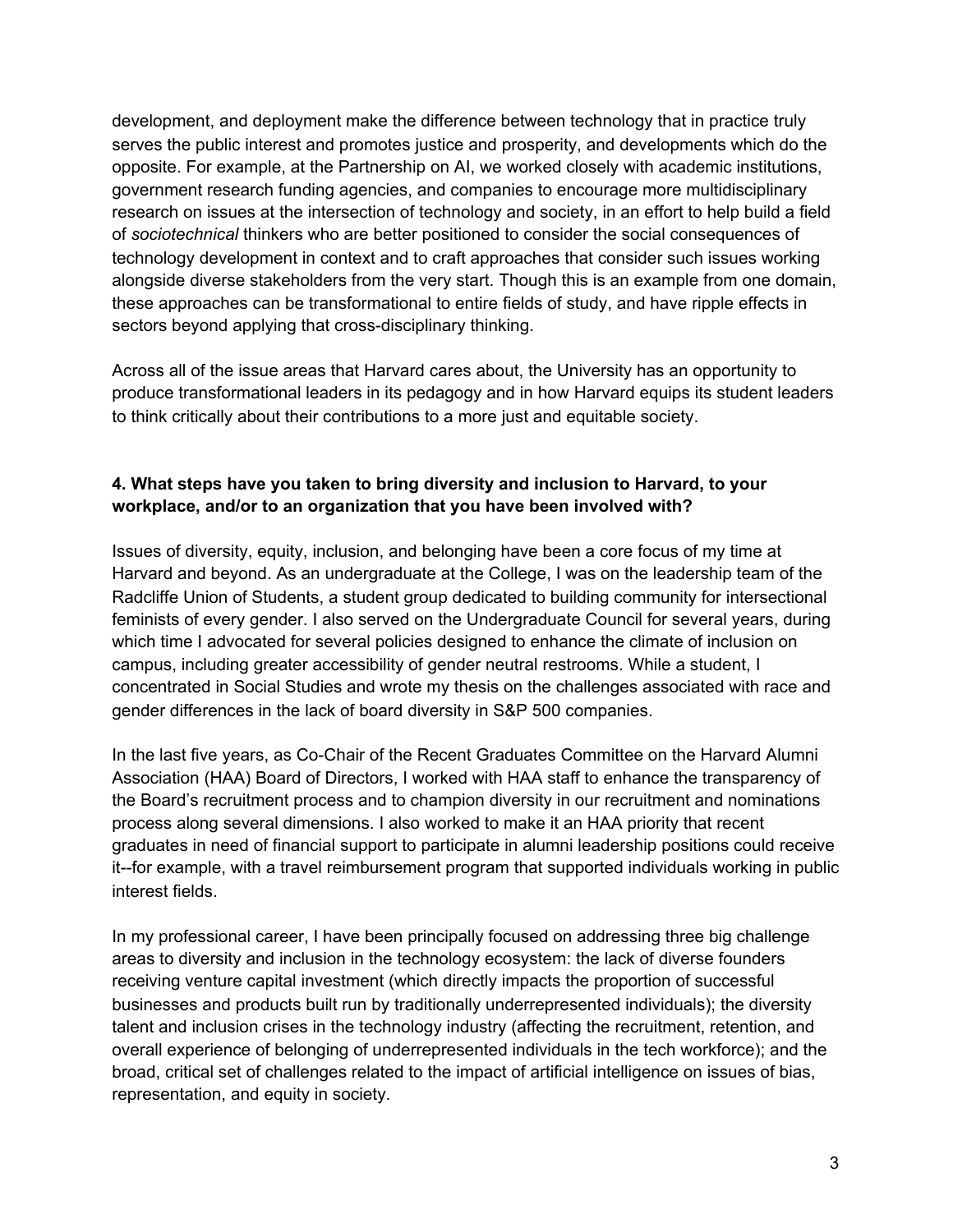In all of these areas, I have spent much of my time advocating for *measuring* challenges of representation and inclusion and supporting concrete, actionable steps to addressing them. The late James Baldwin famously said "Nothing can be changed until it is faced." In the technology industry, especially, the idea that you "measure what matters" has become a common trope--an extension of Baldwin's wisdom. But the technology community often neglects to measure concretely and hold itself accountable to what needs to be one of its principal priorities: ensuring that people of all backgrounds can contribute to helping create the future, starting first by addressing representation within the ranks of its own workforce, and extending to the impacts of the products that are built and delivered to people the world over.

In my work in the Obama Administration White House, I was broadly focused on emerging technology policy, but made it a significant priority to focus policy and outreach efforts on the diversity crisis in the technology ecosystem (which was and still is a significant challenge in the United States--but is also an issue almost everywhere else in the world with mature or emerging technology ecosystems). In this capacity, I supported a policy portfolio focused on increasing diversity and representation of traditionally underrepresented individuals in the U.S. technology and innovation industry and community.

As a part of this work, I led the White House's efforts to platform underrepresented startup founders and increase the proportion of underrepresented individuals in the computing field and the technology ecosystem. Though the challenges of equity in the technology sector are far from being solved, at the time I worked to generate several significant private-sector commitments to increase diversity in the industry, including galvanizing over 40 leading venture capital firms with over \$100 billion under management to commit to specific actions that advance opportunities for women and underrepresented minorities in the entrepreneurial ecosystem. I organized over 100 engineering school deans at a wide range of institutions of higher education to commit to attracting and retaining a diverse student body; and committed a dozen major technology companies to announce new actions to ensure diverse recruitment and hiring, including the adoption of concrete policies supporting the consideration of diverse candidates for senior executive positions.

I went on to oversee the Obama Administration's policy work on artificial intelligence (AI). In this capacity I co-chaired an initiative that assembled the Federal Government community to create the first policy strategy and research and development roadmap for AI in the United States. Issues of fairness, bias, representation--and diversity and inclusion in the computing field--were a core focus of the effort, and issues that we worked hard to address in every policy document that we wrote. Our calls for these priorities to be a significant focus for U.S. Government and technology industry policy and investment set a precedent that has since been used as an example by several other countries in the development of their own policy strategies on AI, though much more work remains to be done.

More recently, at the Partnership on AI (PAI), I had the opportunity to bring these values to life within the organization as we built it from the ground up. Upon my hire as the Founding